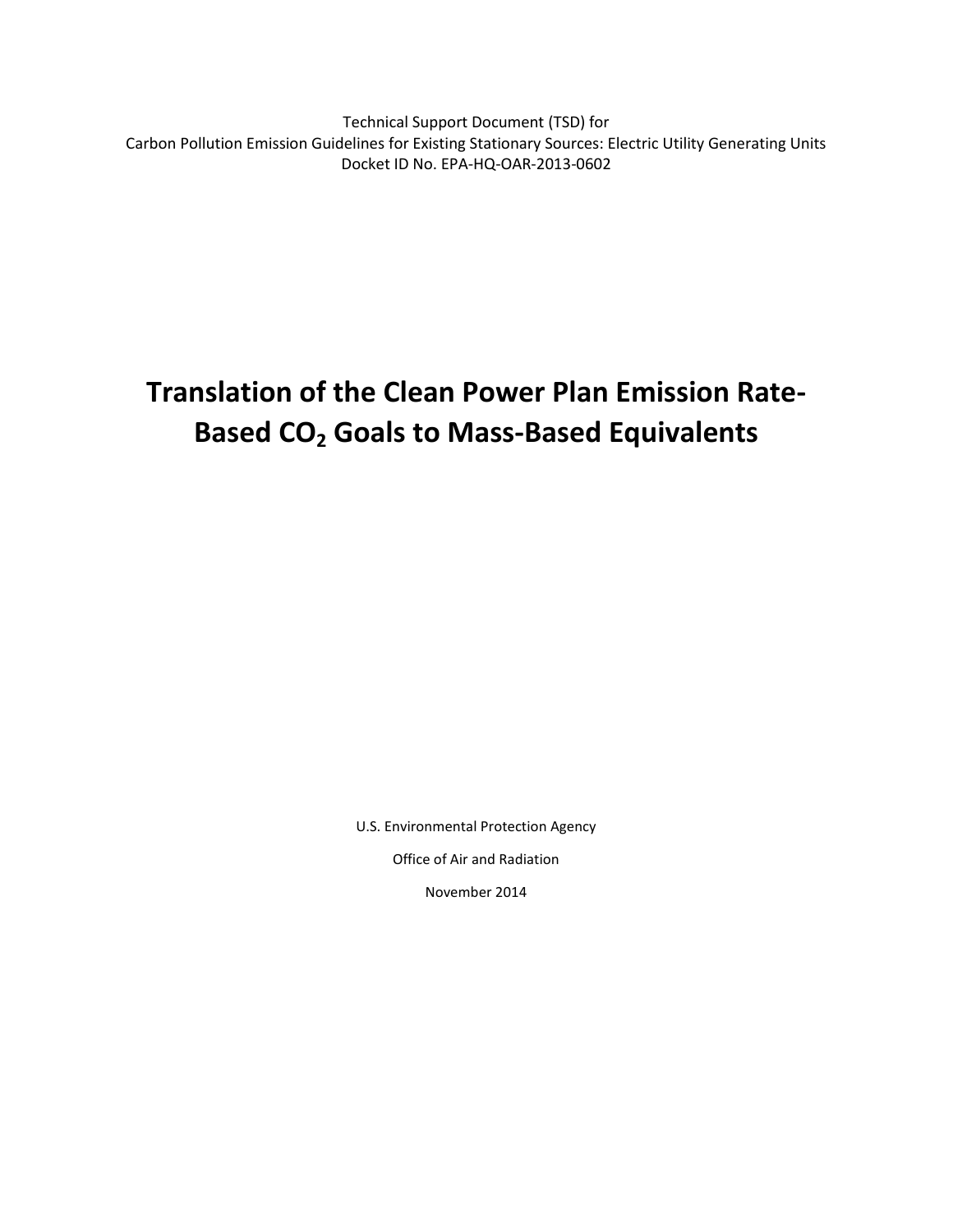### **Translation of the Clean Power Plan Emission Rate-Based CO<sup>2</sup> Goals to Mass-Based Equivalents**

#### **I. Overview**

 $\overline{\phantom{a}}$ 

This technical support document (TSD) describes two illustrative calculation-based approaches for translating the Clean Power Plan (CPP) emission rate-based goals to a mass-based equivalent.<sup>1</sup> These approaches should be viewed as two potential ways in which implementing authorities may wish to translate the form of the goal to a mass-based equivalent.<sup>2</sup> The first approach produces mass-based equivalents that apply to existing affected fossil fuel-fired sources only. In light of the fact that the CPP takes comment on the inclusion of new, fossil fuelfired sources as a component of state plans,  $^3$  the second approach produces mass equivalents that are inclusive of emissions from existing affected and new fossil fuel-fired sources.

This TSD describes each approach to converting emission rate-based goals to mass-based equivalents conceptually and then applies the calculation to an example state. The data, historical emissions, calculations, and results for every affected jurisdiction are available in the appendix to this TSD or the 'Rate to Mass Translation' data file posted on the CPP website. $4$ 

In its simplest form, a mass-based outcome is the product of an emissions rate and generation level:

#### $Mass = CO2$  Emissions Rate  $*$  Generation

In calculating a mass-based equivalent, the illustrative methodologies presented in this TSD use each affected jurisdiction's proposed rate-based goal as the emissions rate. The basic concepts and considerations that both methodologies adopt for specifying a mass equivalent generation level are detailed in the next section.

 $^1$  The Clean Power Plan (CPP) is a reference to the proposed rule, "Carbon Pollution Emission Guidelines for Existing Stationary Sources: Electric Utility Generating Units," published on June 18, 2014 and the proposed supplemental rule "Carbon Pollution Emission Guidelines for Existing Stationary Sources: EGUs in Indian Country and U.S. Territories; Multi-jurisdictional Partnerships," issued on October 28, 2014. The methodologies for translating rate-based CO2 goals to mass-based equivalents described in this TSD apply to both the June 2014 proposal and October 2014 supplemental proposal.

 $^2$  Note that the metric for compliance is independent from the approaches states (as well as areas of Indian country and U.S. territories with affected EGUs) may adopt to achieve them. For example, a state could potentially adopt a mass-based program that achieves a rate-based goal, or adopt rate-based standards and/or other measures and demonstrate that they have met the goal using a mass-based metric.

 $3$  The term 'state plans' is intended to encompass all implementing authorities.

 $^4$  Historical emissions for affected EGUs are provided for 2012 in the 'Rate to Mass Translation' data file, which is available at http://www2.epa.gov/carbon-pollution-standards/clean-power-plan-proposed-rule-technicaldocuments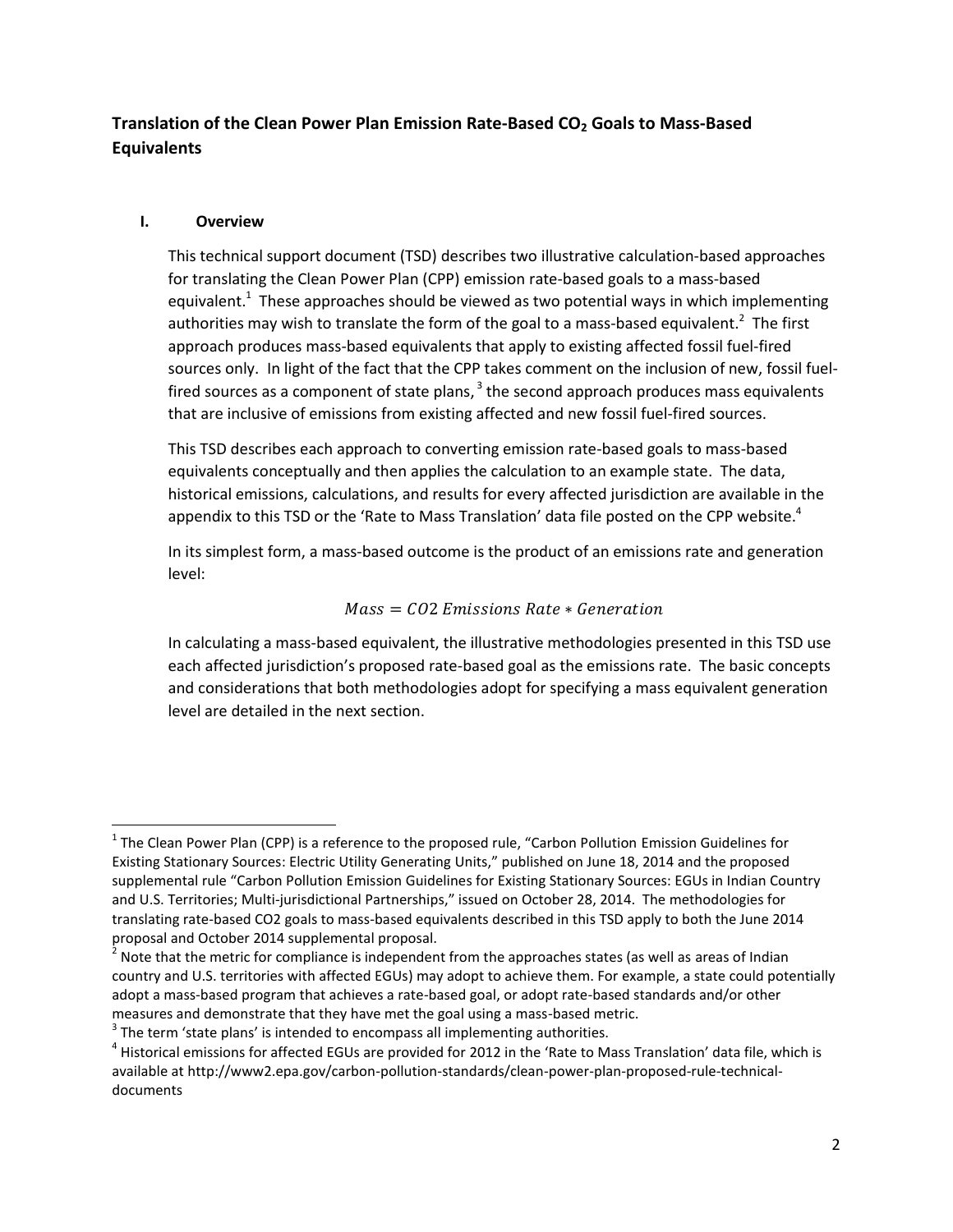#### **II. Establishing a Level of Generation for Use in the Translation from an Emission Rate-Based Goal to a Mass-Based Equivalent**

This TSD defines several concepts and considerations that we use here to quantify a generation level that – combined with the rate-based goal – is capable of translating the emission ratebased goal to a mass-based equivalent.<sup>5</sup> The first concept is to recognize that the deployment of BSER measures will reduce generation from affected fossil fuel-fired sources. BSER measures are grouped into four building blocks, which describe the emission reductions achievable through:

- 1. Heat rate improvements to affected coal steam electric generating units (EGUs);
- 2. Dispatch changes among affected fossil fuel-fired EGUs;  $6$
- 3. Deployment of less carbon-intensive generating capacity; and
- 4. Deployment of demand-side energy efficiency

 $\overline{\phantom{a}}$ 

The four BSER building blocks interact with the total generation level from affected fossil fuelfired sources in different ways. For example, the application of BSER building blocks one and two is not assumed to alter the overall generation level from affected units.<sup>7</sup> In contrast, incremental renewable energy (RE), under construction nuclear facilities<sup>8</sup>, and energy efficiency (EE) under building blocks three and four are part of BSER due to their assumed replacement of generation from affected sources.<sup>9</sup>

 $<sup>5</sup>$  The concepts and considerations presented in this section should not be viewed as prescriptive; rather, these</sup> concepts represent one particular way of constructing an approach that is capable of translating the form of the rate-based goal to a mass-based equivalent.

 $^6$  EPA recognizes that the word "dispatch" can be used to describe how balancing authorities conduct real-time selection of specific generation (supply) to meet load (demand), on an hourly or even 15-minute basis. In the context of the proposed CPP and in this TSD, the word "dispatch" is intended to refer to broader patterns of generation across different generating technologies over longer periods of time, in keeping with the compliance flexibilities afforded under this rule (e.g., where emission performance can be averaged over multiple years).

 $^7$  Building block one assumes no change in generation due to heat rate improvements. Likewise, the re-dispatch assumed under building block two maintains the overall level of utilization. Although BSER building blocks one and two do not affect the mass equivalent generation level, the emissions impact of applying heat rate improvements and dispatch changes among affected fossil fuel-fired EGUs is captured in the rate-based goal that is multiplied by generation to produce the mass equivalent.

 $^8$  EPA has received significant comment on the inclusion of under construction nuclear facilities in BSER, including how generation from these facilities interact with affected sources and future demand. Consistent with the methodology for both approaches, the application of under construction nuclear facilities as part of BSER building block three is simply intended to reflect the June 18, 2014 proposal.

 $^9$  The methodology for calculating rate-based goals in the June 2014 proposal and October 2014 supplemental proposal did not assume any reduction of historical generation or emissions from the affected fossil fuel-fired fleet due to the deployment of BSER building blocks three and four. As a result, in the context of developing mass equivalents, we demonstrate potential adjustments to the generation in the denominator of the formula in the June 2014 proposal and October 2014 supplemental proposal that was used to determine the rate-based goal. Some stakeholders have suggested that the methodology for calculating rate-based goals could itself be changed to reflect this type of assumed reduction. If the rate-based goal setting methodology was revised to incorporate the replacement of affected fossil fuel-fired generation by incremental resources under building blocks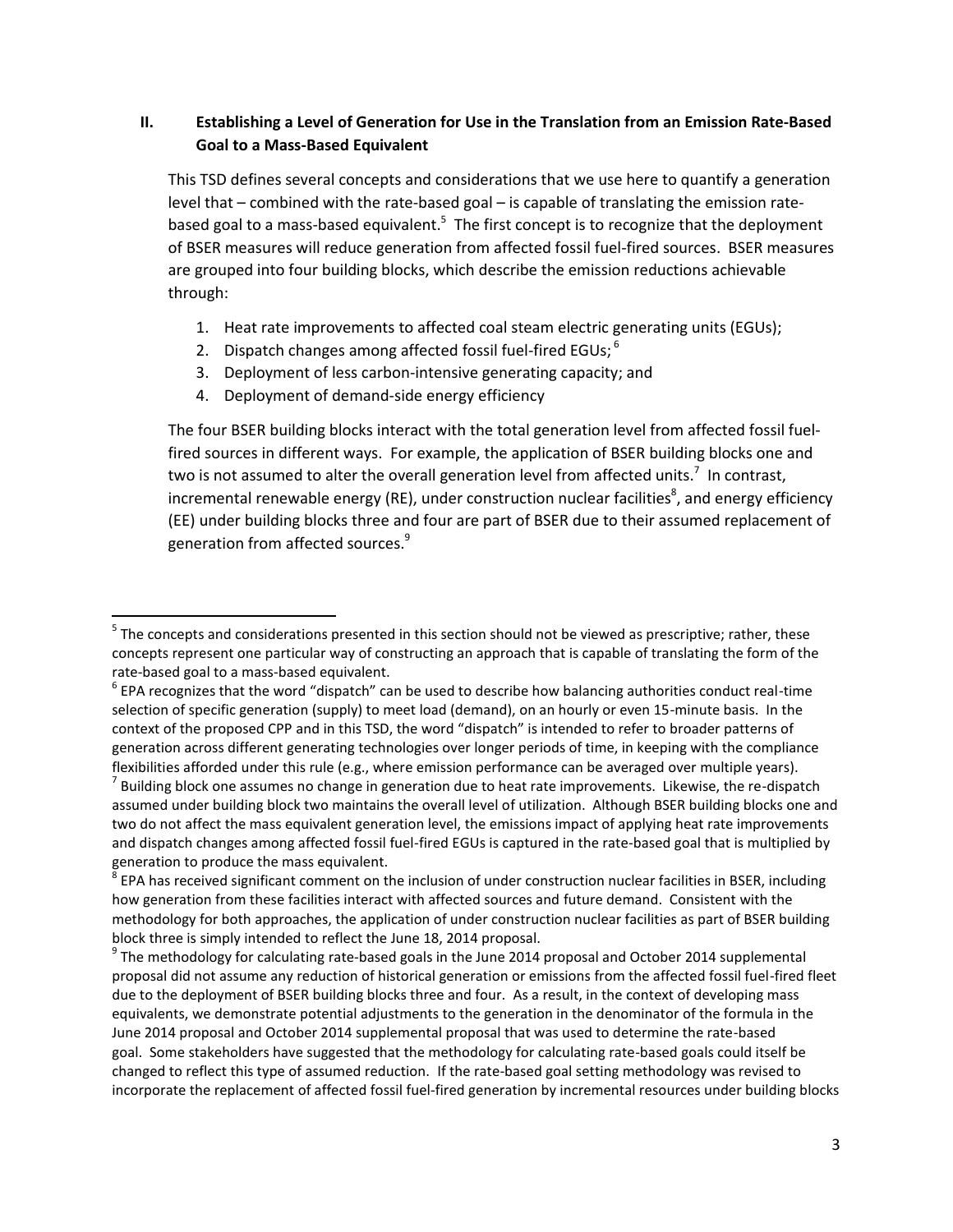The second concept that both approaches share is that the mass equivalent generation level should include generation from whatever set of  $CO<sub>2</sub>$  emitting sources are covered under the mass equivalent. This TSD presents two approaches to calculating mass equivalents – one that is applied only to existing affected sources and one that is inclusive of generation from new fossil fuel-fired sources. The incorporation of new sources under the second approach necessitates quantifying a mass equivalent generation level that includes expected future generation from those new fossil fuel-fired sources.

The third concept common to both approaches is that BSER is applied to generation from the historical affected fossil fuel-fired fleet, rather than to a projection of the affected fleet's future performance. Consistent with the rate-based goal setting methodology presented in the proposed CPP, the methodologies presented in this TSD apply the BSER building blocks to 2012 generation levels.

The next subsection, (a), describes the mass equivalent generation level that was developed for existing affected sources only. The following subsection, (b), specifies a generation level used for developing a mass-based equivalent that includes both affected and new fossil fuel-fired sources.

#### *a. Quantifying a Generation Level for Use in the Translation to a Mass-Based Equivalent for Existing Affected Sources*

This section outlines an approach to calculating a mass equivalent generation level by using the data from the June 2014 and October 2014 proposal's goal calculation appendices.<sup>10</sup> As an example, the steps described in this section will be applied to data from Ohio (the same state for which EPA included example calculations of the rate-based goals in the Goal Computation TSD, available in the docket to the proposed CPP rule). Final mass equivalent generation levels under this approach can be found for all jurisdictions in Table 1 of the appendix to this TSD; interim values can be found in the 'Rate to Mass Translation' data file posted on the CPP website.<sup>11</sup>

three and four, the generation total embedded in the rate-based goal may not require any adjustment to produce a viable mass equivalent based on historical data.

 $10$  Appendix 1 of the Goal Computation TSD in the June 2014 proposed rule provides the derivation of the proposed (i.e., Option 1) rate-based goals. Appendix 2 of the supplemental proposal provides the derivation of the three proposed Option 1 rate-based goals. All generation and mass equivalent values presented in this TSD are calculated based on the Option 1 goals from the June 2014 proposal and Option 1A goals from the October 2014 supplemental proposal. Values for the alternative (e.g., Option 2) rate-based goals are provided in the 'Rate to Mass Translation' data file.

 $11$  Final generation levels and mass equivalents refer to 2029 values under the proposed goals; interim values are average values from 2020-2029.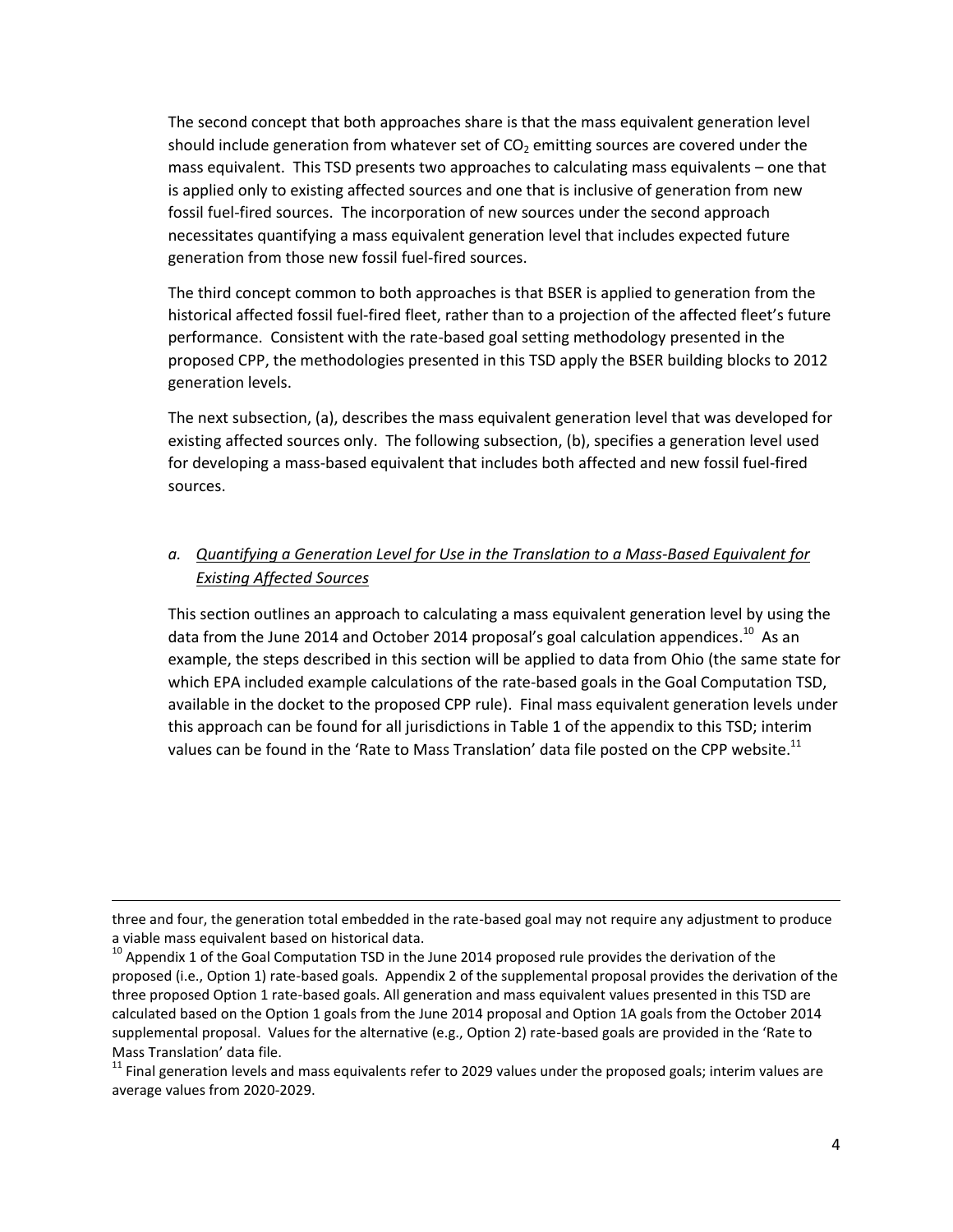The starting point under this methodology is to quantify the historical generation from the affected fossil fuel-fired fleet:<sup>12</sup>

- **Historical Affected Fossil Generation** = 2012 Coal Generation + 2012 NGCC Generation + Expected Generation from Under Construction NGCC + 2012 Oil/Gas Steam Generation + 2012 'Other' Fossil Generation $^{13}$
- **Ohio Historical Affected Fossil Generation<sup>14</sup>** = 86,473,075 MWh (Coal) + 20,907,183 MWh (NGCC) + 2,604,017 MWh (Under Construction NGCC) + 321,602 MWh (Oil/Gas Steam) + 214,178 MWh (Other) = 110,520,055 MWh

The application of BSER is expected to reduce generation from the affected fossil fuel-fired fleet as the deployment of incremental resources under building blocks three and four replace generation from affected fossil fuel-fired sources. The continuing operation of existing resources under building block three (RE and at-risk nuclear) is not assumed to affect historical generation levels.<sup>15</sup> This new, adjusted level of affected fossil generation that reflects the deployment of incremental building block three and four resources is defined as:

- **Adjusted Affected Fossil Generation<sub>Year X</sub><sup>16</sup> = Historical Affected Fossil Generation** Incremental  $RE_{Year}$  – Under Construction Nuclear – Incremental  $EE_{year}$
- **Ohio Final Adjusted Affected Fossil Generation<sup>17</sup>** = 110,520,055 MWh (Historical Affected Fossil Generation) – 12,036,972 MWh (2029 Incremental RE) – 0 MWh (Under Construction Nuclear) - 16,284,584 MWh (2029 Incremental EE) = 82,198,499 MWh

Generation from affected fossil fuel-fired sources is only one component of the total generation associated with affected entities. Inclusion of existing and incremental non-fossil generation connected to building blocks three and four is necessary to fully define the mass equivalent generation level:

 $12$  All of the generation totals described in this TSD are consistent with the totals presented in Appendix 1 of the Goal Computation TSD; http://www2.epa.gov/carbon-pollution-standards/clean-power-plan-proposed-ruletechnical-documents.

 $13$  'Other' fossil generation includes sources that are likely subject to 111(d) rulemaking, but not subject to BSER building block abatement measures (e.g., IGCC, high utilization CTs, and useful thermal output at cogeneration units); generation and emissions from 'other' fossil fuel-fired sources are also included in the calculation of the proposed rate-based goals.

<sup>&</sup>lt;sup>14</sup> Example equations presented in this TSD may not sum due to rounding; please refer to the 'Rate to Mass Translation' data file for complete calculations.

 $15$  The components for determining the adjusted affected fossil generation level can be found in Table 1 of the appendix.

<sup>&</sup>lt;sup>16</sup> In two states (Washington and Idaho), the proposal identified incremental generation under building blocks three and four that exceed the amount of affected fossil fuel-fired generation in 2012. A strict application of this equation for those states would yield a negative number for adjusted affected fossil generation; instead, the approach is modified to limit the minimum amount of adjusted affected fossil generation to zero. It should be noted that a zero value for adjusted affected fossil generation does not imply a zero mass equivalent because the emissions intensity associated with the mass equivalent generation level is defined by the (non-zero) rate-based goal.

 $17$  'Final' generation totals and mass equivalents refer to values for 2029.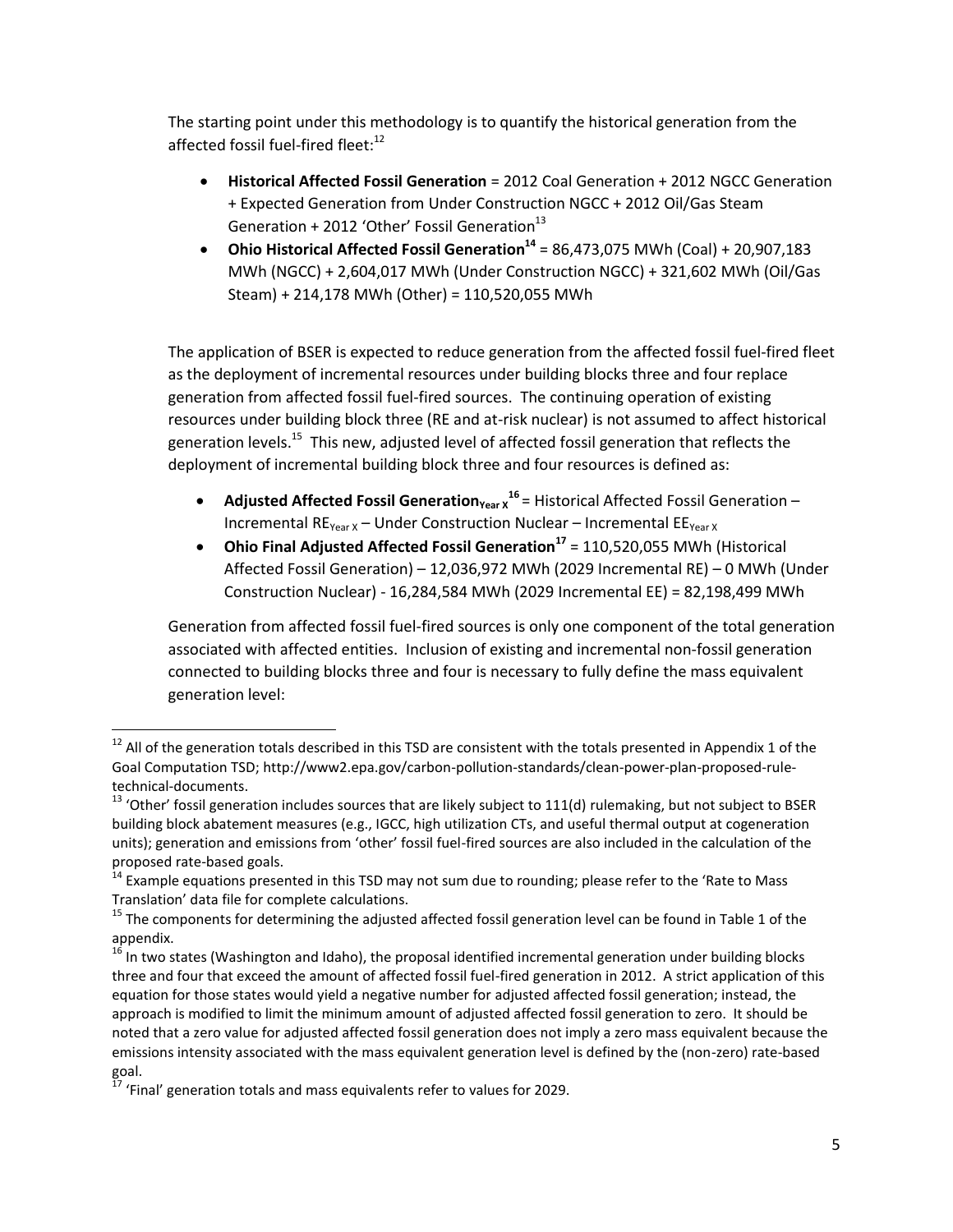- **Mass Equivalent Generation Level<sub>Year X</sub>** = Adjusted Affected Fossil Generation<sub>Year X</sub> + BSER Building Block Three Generation<sub>Year</sub>  $x^{18}$  + BSER Building Block Four Avoided Generation<sub>Year</sub> X 19
- **Ohio Final Mass Equivalent Generation Level** = 82,198,499 MWh (2029 Adjusted Affected Fossil Generation) + 14,768,671 MWh (2029 Building Block Three Generation) + 16,284,584 MWh (2029 Building Block Four Avoided Generation) = 113,251,754 MWh
- *b. Quantifying a Generation Level for Use in the Translation to a Mass-Based Equivalent for Existing Affected and New Fossil Fuel-Fired Sources*

EPA's illustrative approach to developing mass equivalent generation levels inclusive of new fossil fuel-fired sources assumes those new sources contribute an amount of incremental generation that is equal to projected demand growth.<sup>20</sup> To calculate projections of future demand, EPA assigns an annual average growth rate based on regional demand projections from the Energy Information Administration's (EIA's) 2013 Annual Energy Outlook (AEO2013).<sup>21</sup> Using regional demand projections from EIA's AEO2013 is consistent with the methodology used to develop incremental EE deployment levels under building block four, as well as the demand projections underlying the illustrative compliance scenarios presented in the CPP's regulatory impact analysis (RIA). To quantify a sales level for all future years, the annual average growth rate is applied to each jurisdiction's historical 2012 power sector sales. Under this approach, projected sales for any future year are:

- **Projected Sales** $Y_{\text{ear}} \times$  = Historical 2012 Sales \* (1 + Regional Growth Rate)<sup>(Year X-2012)</sup>
- **Ohio Final Projected Sales** = 153,780 GWh  $*$  1.0044898<sup>(2029-2012)</sup> = 165,949 GWh

To convert projected sales to a generation increment, transmission losses and the generation from under construction NGCC facilities must be accounted for. The incremental demand for new generation is:

l

- <sup>20</sup> Both methodologies for quantifying a mass equivalent generation level described in this TSD assume that incremental resources under building blocks three and four replace historical generation from affected fossil fuelfired sources and those incremental resources are therefore unavailable to meet new demand for electricity.
- <sup>21</sup> Growth rates are the annual average growth rate at the Electricity Market Module (EMM) region level for 2012-2029. Alaska, Hawaii, Guam and Puerto Rico are not included in EMM projections. Assigned growth rates for Alaska and Hawaii reflect the average growth rate of the lower 48 states from 2012-2029; Puerto Rico and Guam are assigned a zero percent growth rate. A map displaying the 22 EMM regions can be found at http://www.eia.gov/forecasts/aeo/pdf/nerc\_map.pdf; a listing of the EMM region assigned is provided in the 'Rate to Mass Translation' data file. Jurisdictions that are in multiple EMM regions are assigned the growth rate of the region that encompasses the largest portion of that jurisdiction's territory.

 $18$  Building block three generation equals generation from existing RE, incremental RE, at-risk nuclear, and under construction nuclear.

 $19$  Building block four avoided generation equals avoided generation from incremental EE.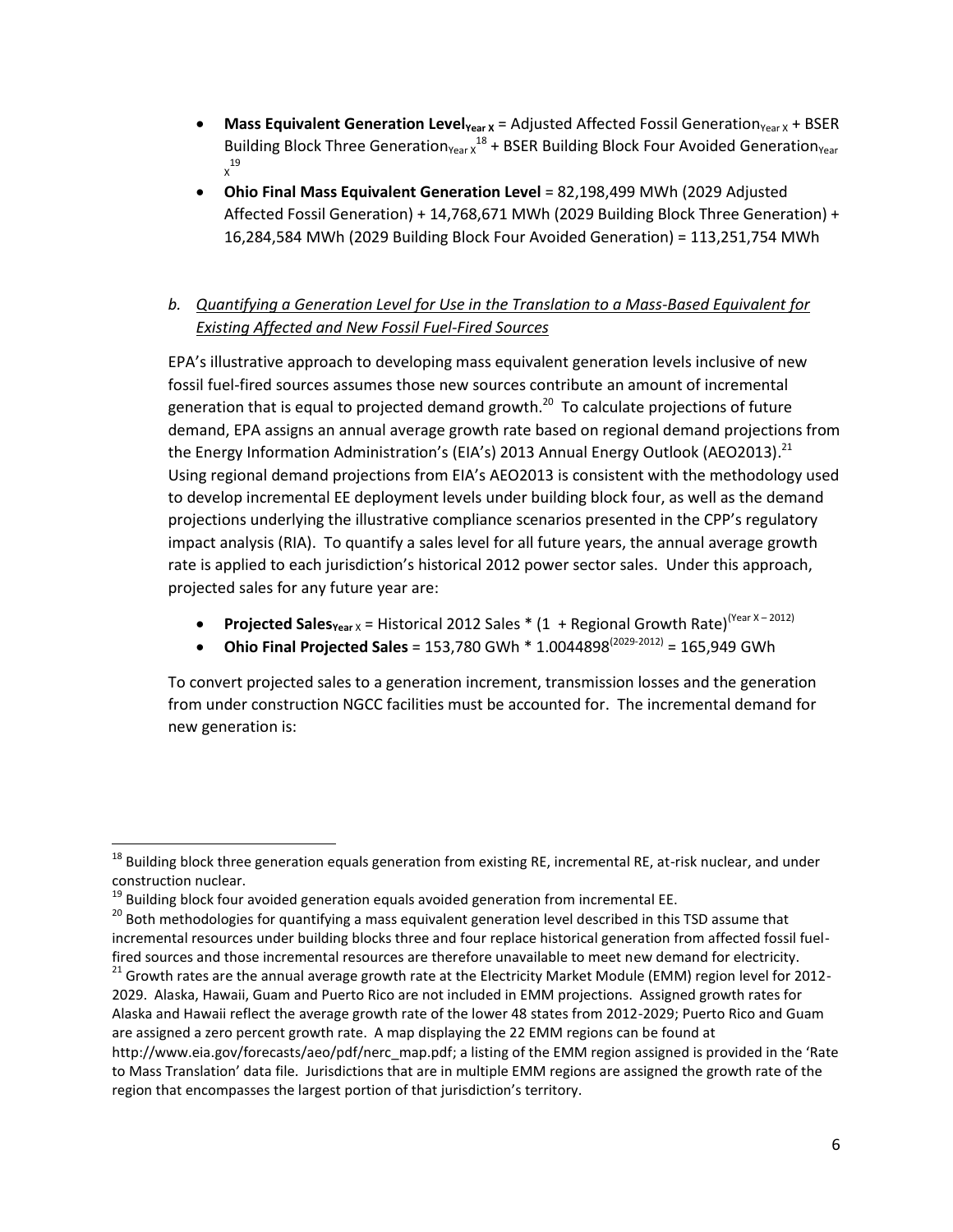- **Incremental Demand for New Generation**<sub>Year</sub> x = (Projected Sales<sub>Year</sub> x Historical 2012 Sales) \* (1 + Percent Transmission Losses<sup>22</sup>) – Assumed Generation from Under Construction NGCC EGUs<sup>23</sup>
- **Ohio Final Incremental Demand for New Generation** = (165,949 GWh 153,780 GWh)\*  $1.0751 - 2.597$  GWh<sup>24</sup> = 10.486 GWh

Final incremental demand levels for new generation are provided in Table 2 of the appendix; interim demand levels are available in the 'Rate to Mass Translation' data file posted on the CPP website.

The final step in producing a mass equivalent generation level inclusive of new fossil fuel-fired sources is to add the incremental demand for new generation to generation from existing affected sources, building block three generation, and building block four avoided generation. The final mass equivalent generation incorporating new fossil fuel-fired sources is:

- **Mass Equivalent Generation Incorporating New Sources<sub>Year X</sub> = Adjusted Affected Fossil <b>Numer** Generation<sub>Year X</sub> + BSER Building Block Three Generation<sub>Year X</sub> + BSER Building Block Four Generation<sub>Year X</sub> + Incremental Demand for New Generation<sub>Year X</sub>
- **Ohio Final Mass Equivalent Generation Incorporating New Sources =** 82,198,499 MWh (2029 Adjusted Affected Fossil Generation) + 14,768,671 MWh (2029 Building Block Three Generation) + 16,284,584 MWh (2029 Building Block Four Avoided Generation) + 10,485,798 MWh = 123,737,553 MWh

Final mass equivalent generation levels incorporating new sources are provided in Table 3 of the appendix; interim mass equivalent generation levels incorporating new sources are available in the 'Rate to Mass Translation' data file posted on the CPP website.

#### **III. Establishing Mass-Based Equivalents**

l

With a fully defined emissions rate (proposed rate-based goal) and generation level (mass equivalent generation), the mass-based equivalent calculation is:

Mass Equivalent = Proposed Emission Rate Goal  $*$  Mass Equivalent Generation Level

 **Final CPP Mass-Based Equivalent for Ohio Affected Sources** = 1,338.341 lbs/MWh (Proposed 2029 Emission Rate-Based Goal) \* 113,251,754 MWh (Final Mass Equivalent Generation) = 68,751 Thousand Metric Tons

<sup>&</sup>lt;sup>22</sup> Consistent with the methodology used to establish each the rate-based CO<sub>2</sub> goal, transmission losses are assumed to be 7.51%.

<sup>&</sup>lt;sup>23</sup> Under construction NGCC EGUs are assumed to operate at a 55% capacity factor to satisfy future demand requirements.

 $24$  The generation value for under construction NGCC in this equation does not match the generation value for NGCC in the historical affected fossil generation because 2012 was a leap year and 2029 is not.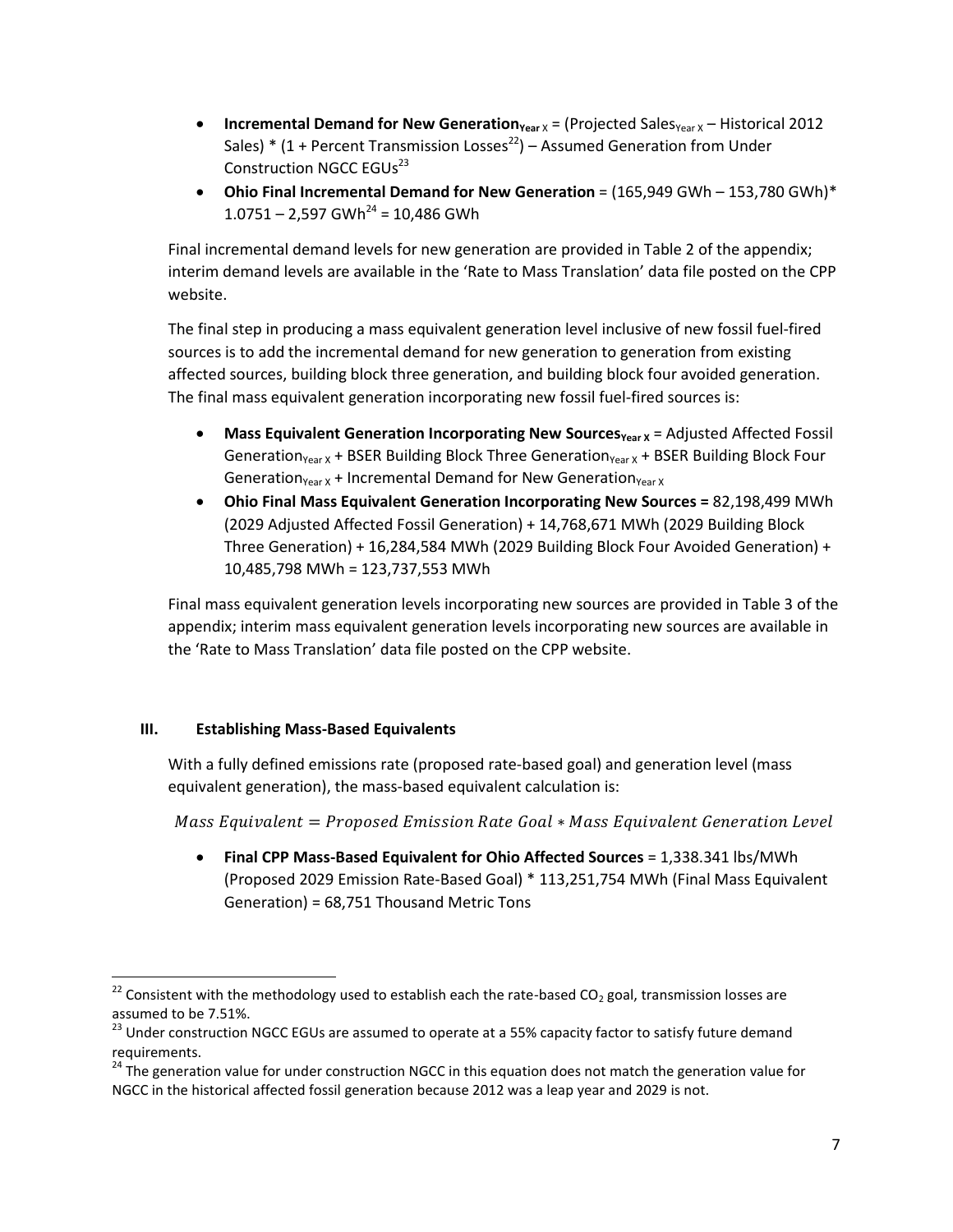**Final CPP Mass-Based Equivalent for Ohio Affected and New Sources** = 1,338.341 lbs/MWh (Proposed 2029 Emission Rate-Based Goal)<sup>25</sup> \* 123,737,553 MWh (Final Mass Equivalent Generation Incorporating New Sources) = 75,116 Thousand Metric Tons

Final and interim mass-based equivalents are provided in Tables 4 and 5 of the appendix.

<sup>&</sup>lt;sup>25</sup> The inclusion of new fossil fuel-fired sources does not impact the proposed emission rate-based goal.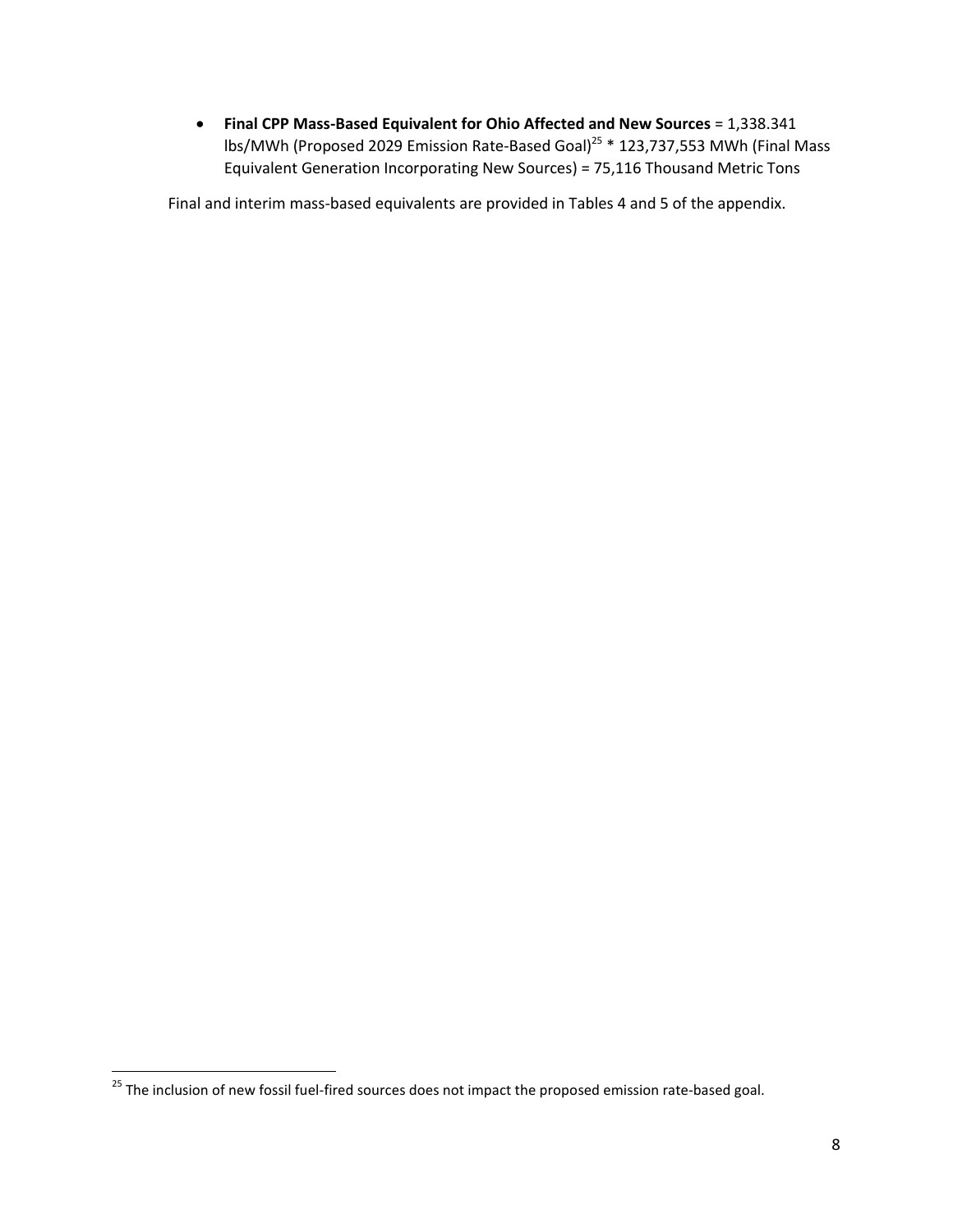#### **IV. Appendix**

|               | <b>Historical</b><br><b>Affected Fossil</b><br>Generation | <b>BSER Building</b><br><b>Block Three</b><br>Generation<br>(Incremental) | <b>BSER Building</b><br><b>Block Three</b><br>Generation<br>(Existing) | <b>BSER</b><br><b>Building</b><br><b>Block Four</b><br><b>Avoided</b><br>Generation | <b>Final Mass</b><br><b>Equivalent</b><br>Generation<br>Level |
|---------------|-----------------------------------------------------------|---------------------------------------------------------------------------|------------------------------------------------------------------------|-------------------------------------------------------------------------------------|---------------------------------------------------------------|
| Alabama       | 99,537,272                                                | 11,516,247                                                                | 5,106,082                                                              | 8,785,234                                                                           | 104,643,354                                                   |
| Alaska        | 3,162,202                                                 | 123,131                                                                   | 39,958                                                                 | 622,817                                                                             | 3,202,160                                                     |
| Arizona       | 52,171,488                                                | 1,965,673                                                                 | 3,516,139                                                              | 9,215,884                                                                           | 55,687,627                                                    |
| Arkansas      | 46,201,403                                                | 3,048,452                                                                 | 2,502,407                                                              | 4,890,534                                                                           | 48,703,810                                                    |
| California    | 116,004,809                                               | 11,183,859                                                                | 31,001,494                                                             | 22,924,771                                                                          | 147,006,302                                                   |
| Colorado      | 44,226,308                                                | 4,647,738                                                                 | 6,192,082                                                              | 5,658,360                                                                           | 50,418,389                                                    |
| Connecticut   | 15,764,474                                                | 2,447,850                                                                 | 1,637,662                                                              | 3,767,583                                                                           | 17,402,136                                                    |
| Delaware      | 7,663,274                                                 | 907,301                                                                   | 131,051                                                                | 529,068                                                                             | 7,794,325                                                     |
| Florida       | 197,040,669                                               | 17,585,816                                                                | 6,146,902                                                              | 21,348,682                                                                          | 203, 187, 571                                                 |
| Fort Mojave   | 1,360,093                                                 | 0                                                                         | 0                                                                      | 4,724                                                                               | 1,360,093                                                     |
| Georgia       | 78,647,028                                                | 26,344,420                                                                | 5,106,777                                                              | 12,149,397                                                                          | 83,753,806                                                    |
| Guam          | 713,075                                                   | 0                                                                         | 0                                                                      | 162,866                                                                             | 713,075                                                       |
| Hawaii        | 5,846,229                                                 | 122,112                                                                   | 924,815                                                                | 949,330                                                                             | 6,771,044                                                     |
| Idaho         | 1,639,922                                                 | 682,185                                                                   | 2,514,502                                                              | 1,324,481                                                                           | 4,521,168                                                     |
| Illinois      | 87,763,971                                                | 9,445,344                                                                 | 13,678,002                                                             | 17,952,530                                                                          | 101,441,973                                                   |
| Indiana       | 101,683,754                                               | 4,000,719                                                                 | 3,546,367                                                              | 12,564,129                                                                          | 105,230,121                                                   |
| lowa          | 34,797,763                                                | 0                                                                         | 8,843,705                                                              | 5,730,306                                                                           | 43,641,468                                                    |
| Kansas        | 29,612,590                                                | 3,632,285                                                                 | 5,795,382                                                              | 4,123,417                                                                           | 35,407,972                                                    |
| Kentucky      | 87,450,251                                                | 1,380,676                                                                 | 332,879                                                                | 9,317,877                                                                           | 87,783,130                                                    |
| Louisiana     | 63,550,051                                                | 4,461,577                                                                 | 3,415,267                                                              | 7,654,779                                                                           | 66,965,319                                                    |
| Maine         | 4,112,445                                                 | 0                                                                         | 3,611,728                                                              | 1,507,396                                                                           | 7,724,173                                                     |
| Maryland      | 19,887,662                                                | 5,083,916                                                                 | 1,685,686                                                              | 4,653,837                                                                           | 21,573,348                                                    |
| Massachusetts | 26,236,160                                                | 6,770,058                                                                 | 2,159,679                                                              | 5,234,817                                                                           | 28,395,839                                                    |
| Michigan      | 76,784,775                                                | 4,270,420                                                                 | 5,613,348                                                              | 13,262,541                                                                          | 82,398,123                                                    |
| Minnesota     | 27,832,261                                                | 0                                                                         | 8,728,734                                                              | 7,095,830                                                                           | 36,560,995                                                    |
| Mississippi   | 50,281,217                                                | 3,949,240                                                                 | 2,141,064                                                              | 4,920,527                                                                           | 52,422,281                                                    |
| Missouri      | 77,794,081                                                | 1,464,950                                                                 | 1,848,236                                                              | 8,741,141                                                                           | 79,642,317                                                    |
| Montana       | 14,704,923                                                | 1,460,954                                                                 | 1,261,752                                                              | 1,624,321                                                                           | 15,966,675                                                    |
| Navajo        | 29,629,453                                                | 0                                                                         | $\mathbf 0$                                                            | 66,525                                                                              | 29,629,453                                                    |

**Table 1: Final Mass Equivalent Generation Level for Existing Affected Sources (MWh)<sup>26</sup>**

 $\overline{\phantom{a}}$ <sup>26</sup> The state generation totals presented in this TSD are consistent with the data in Appendix 1 of the Goal Computation TSD (http://www2.epa.gov/carbon-pollution-standards/clean-power-plan-proposed-rule-technicaldocuments), which demonstrate the derivation of the proposed (i.e., Option 1) rate-based goals. Generation totals for U.S. territories and areas of Indian country with affected EGUs are consistent with the Option 1A rate-based goals presented in the October 2014 supplemental proposal. Generation totals associated with alternative ratebased goals for all affected jurisdictions are provided in the 'Rate to Mass Translation' data file posted on the CPP website.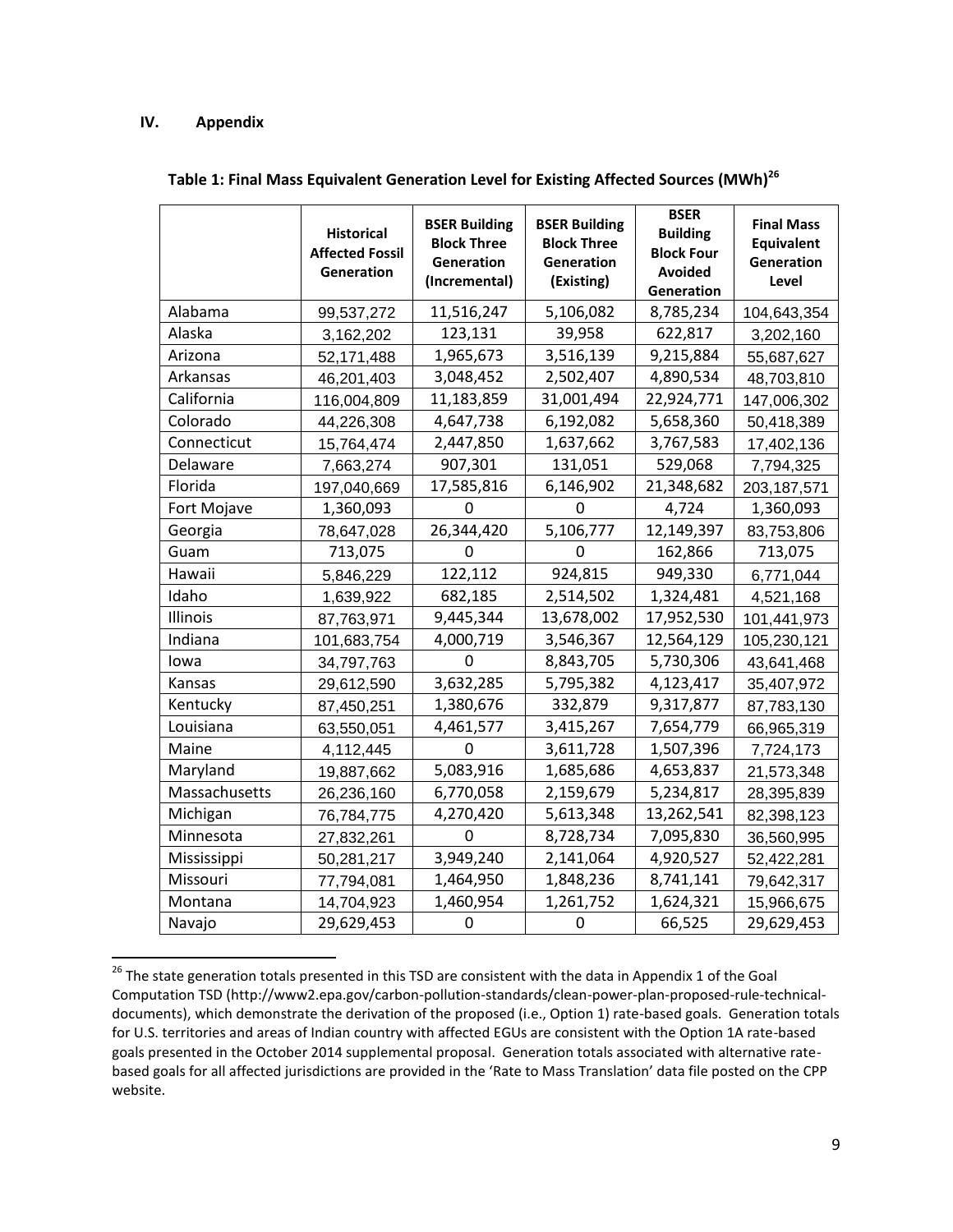| Nebraska          | 25,122,145  | 2,472,665  | 1,921,592  | 3,448,297  | 27,043,737  |
|-------------------|-------------|------------|------------|------------|-------------|
| Nevada            | 28,394,937  | 3,437,309  | 2,968,630  | 3,908,761  | 31,363,568  |
| New Hampshire     | 8,300,824   | 3,440,938  | 1,956,900  | 1,286,054  | 10,257,724  |
| New Jersey        | 25,087,907  | 8,866,751  | 2,896,752  | 5,889,351  | 27,984,658  |
| <b>New Mexico</b> | 19,292,945  | 2,148,144  | 2,573,851  | 2,641,866  | 21,866,796  |
| New York          | 63,251,690  | 19,069,478 | 7,603,065  | 16,847,624 | 70,854,754  |
| North Carolina    | 77,031,073  | 8,964,257  | 4,999,544  | 12,169,414 | 82,030,617  |
| North Dakota      | 28,186,691  | 179,905    | 5,280,052  | 1,536,491  | 33,466,743  |
| Ohio              | 110,520,055 | 12,036,972 | 2,731,699  | 16,284,584 | 113,251,754 |
| Oklahoma          | 67,548,140  | 7,058,594  | 8,520,724  | 6,362,323  | 76,068,865  |
| Oregon            | 14,188,366  | 5,360,143  | 7,207,229  | 5,727,910  | 21,395,596  |
| Pennsylvania      | 142,523,873 | 30,871,737 | 8,939,513  | 18,188,845 | 151,463,386 |
| Puerto Rico       | 19,983,504  |            | O          | 1,890,703  | 19,983,504  |
| Rhode Island      | 8,140,017   | 374,215    | 101,895    | 935,118    | 8,241,912   |
| South Carolina    | 40,089,998  | 24,924,416 | 5,091,813  | 8,553,402  | 45,181,812  |
| South Dakota      | 2,950,257   | 0          | 1,818,850  | 1,028,768  | 4,769,107   |
| Tennessee         | 40,922,593  | 12,339,440 | 2,382,994  | 7,634,031  | 43,305,587  |
| Texas             | 342,653,237 | 51,945,805 | 36,307,703 | 38,157,030 | 378,960,939 |
| Utah              | 32,899,850  | 1,273,345  | 1,099,724  | 3,524,028  | 33,999,574  |
| Ute               | 3,090,433   | 0          | 0          | 43,635     | 3,090,433   |
| Virginia          | 47,510,651  | 8,833,564  | 4,003,719  | 6,269,112  | 51,514,370  |
| Washington        | 10,582,589  | 9,511,207  | 8,721,051  | 11,178,874 | 29,411,132  |
| West Virginia     | 70,344,849  | 8,976,473  | 1,296,563  | 3,349,795  | 71,641,412  |
| Wisconsin         | 42,564,851  | 3,636,123  | 3,770,063  | 7,322,473  | 46,334,914  |
| Wyoming           | 43,970,291  | 5,058,889  | 4,369,107  | 1,775,751  | 48,339,398  |

## **Table 2: Incremental Demand for New Generation in 2029 (GWh)<sup>27</sup>**

|            | <b>Historical</b><br>2012<br><b>Sales</b> | Regional<br><b>Growth Rate</b><br>$(2012 - 2029)$ | Projected<br>2029<br><b>Sales</b> | <b>Expected</b><br>Generation<br><b>From Under</b><br>Construction<br><b>NGCC Facilities</b><br>(2029) | Incremental<br>Demand for<br><b>New</b><br>Generation<br>(2029) |
|------------|-------------------------------------------|---------------------------------------------------|-----------------------------------|--------------------------------------------------------------------------------------------------------|-----------------------------------------------------------------|
| Alabama    | 86,239                                    | 1.08%                                             | 103,563                           |                                                                                                        | 18,625                                                          |
| Alaska     | 6,418                                     | 0.80%                                             | 7,348                             |                                                                                                        | 1,000                                                           |
| Arizona    | 76,275                                    | 1.31%                                             | 95,141                            |                                                                                                        | 20,283                                                          |
| Arkansas   | 46,912                                    | 0.90%                                             | 54,646                            |                                                                                                        | 8,315                                                           |
| California | 262,824                                   | 0.92%                                             | 306,906                           | 8,938                                                                                                  | 38,455                                                          |
| Colorado   | 54,145                                    | 1.28%                                             | 67,257                            | 964                                                                                                    | 13,134                                                          |

<sup>&</sup>lt;sup>27</sup> Exact, non-rounded values for sales, generation, and growth rates are available in the 'Rate to Mass Translation' data file.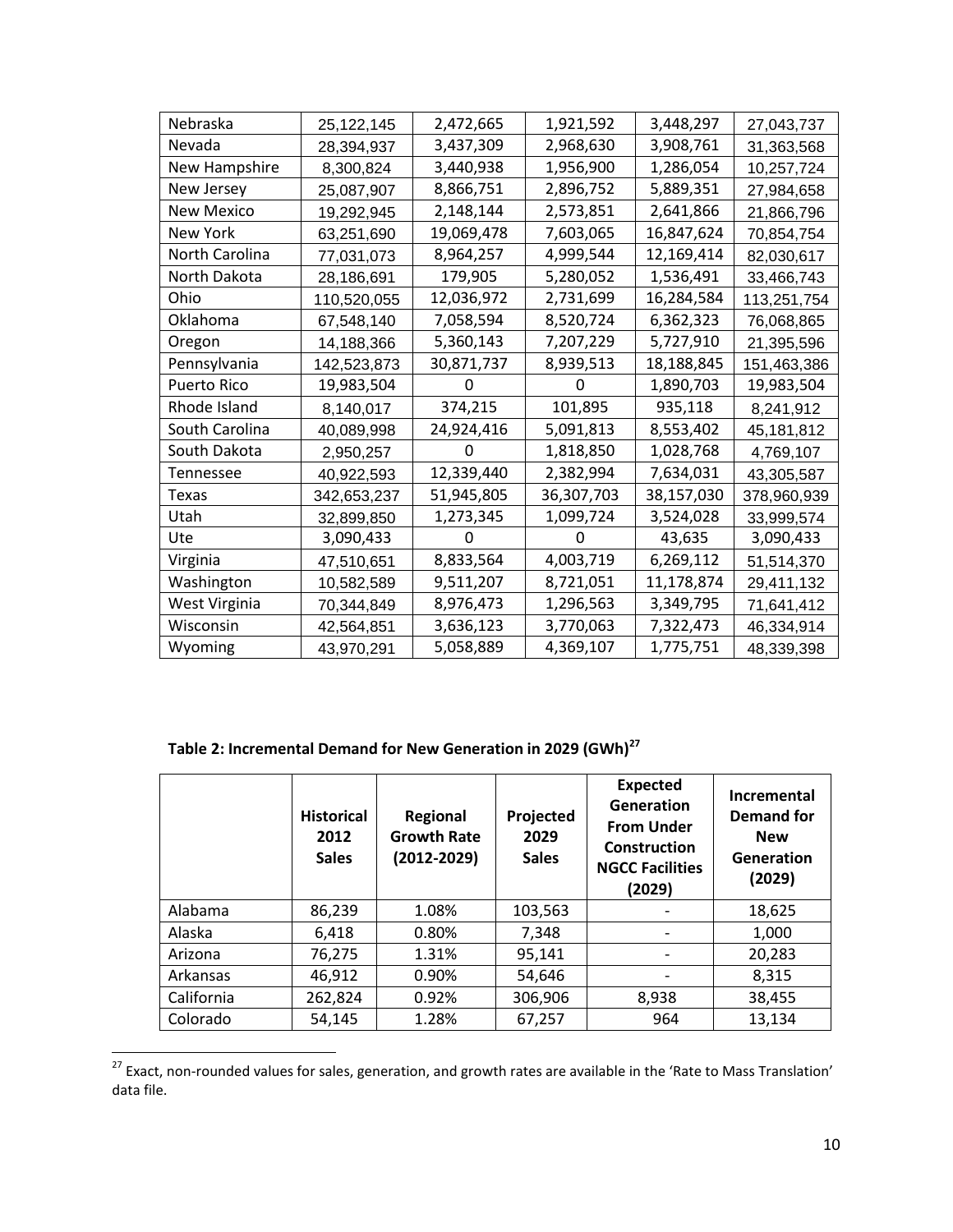| Connecticut    | 29,844  | 0.29% | 31,348  | $\qquad \qquad -$            | 1,617         |
|----------------|---------|-------|---------|------------------------------|---------------|
| Delaware       | 11,530  | 0.55% | 12,659  |                              | 1,214         |
| Florida        | 221,261 | 1.14% | 268,106 | 5,574                        | 44,789        |
| Fort Mojave    | 48      | 1.31% | 60      |                              | 13            |
| Georgia        | 131,220 | 1.08% | 157,581 |                              | 28,340        |
| Guam           | 1,563   | 0.00% | 1,563   | $\qquad \qquad \blacksquare$ |               |
| Hawaii         | 9,643   | 0.80% | 11,041  | $\qquad \qquad -$            | 1,503         |
| Idaho          | 23,920  | 1.06% | 28,606  |                              | 5,039         |
| Illinois       | 144,869 | 0.45% | 156,332 | $\overline{\phantom{a}}$     | 12,325        |
| Indiana        | 105,788 | 0.45% | 114,160 | $\qquad \qquad -$            | 9,000         |
| lowa           | 46,190  | 0.53% | 50,522  |                              | 4,657         |
| Kansas         | 40,302  | 0.50% | 43,878  | $\blacksquare$               | 3,845         |
| Kentucky       | 89,249  | 1.00% | 105,782 | 3,084                        | 14,691        |
| Louisiana      | 84,731  | 0.90% | 98,699  |                              | 15,018        |
| Maine          | 11,788  | 0.29% | 12,381  | $\qquad \qquad -$            | 639           |
| Maryland       | 62,384  | 0.55% | 68,493  | $\overline{\phantom{0}}$     | 6,567         |
| Massachusetts  | 55,834  | 0.29% | 58,647  |                              | 3,025         |
| Michigan       | 105,880 | 0.32% | 111,747 |                              | 6,308         |
| Minnesota      | 68,748  | 0.53% | 75,195  |                              | 6,932         |
| Mississippi    | 48,424  | 0.90% | 56,408  | 723                          | 7,860         |
| Missouri       | 82,536  | 0.40% | 88,352  | $\qquad \qquad -$            | 6,253         |
| Montana        | 13,955  | 1.06% | 16,689  | $\overline{\phantom{a}}$     | 2,939         |
| Navajo         | 676     | 1.31% | 843     | $\overline{\phantom{a}}$     | 180           |
| Nebraska       | 30,921  | 0.53% | 33,821  |                              | 3,118         |
| Nevada         | 35,369  | 1.06% | 42,298  | $\qquad \qquad -$            | 7,450         |
| New Hampshire  | 10,922  | 0.29% | 11,472  |                              | 592           |
| New Jersey     | 75,208  | 0.55% | 82,573  |                              | 7,917         |
| New Mexico     | 23,317  | 1.31% | 29,084  | $\overline{\phantom{0}}$     | 6,200         |
| New York       | 144,501 | 0.25% | 150,702 |                              | 6,667         |
| North Carolina | 128,555 | 1.13% | 155,678 | 10,836                       | 18,324        |
| North Dakota   | 14,727  | 0.53% | 16,109  |                              | 1,485         |
| Ohio           | 153,780 | 0.45% | 165,949 | 2,597                        | 10,486        |
| Oklahoma       | 59,465  | 0.89% | 69,165  |                              | 10,429        |
| Oregon         | 47,200  | 1.06% | 56,448  |                              | 9,942         |
| Pennsylvania   | 146,244 | 0.55% | 160,564 | $\qquad \qquad \blacksquare$ | 15,395        |
| Puerto Rico    | 18,150  | 0.00% | 18,150  | $\qquad \qquad -$            | $\frac{1}{2}$ |
| Rhode Island   | 7,768   | 0.29% | 8,160   | -                            | 421           |
| South Carolina | 78,055  | 1.13% | 94,523  | $\qquad \qquad \blacksquare$ | 17,705        |
| South Dakota   | 11,749  | 0.53% | 12,851  |                              | 1,185         |
| Tennessee      | 96,684  | 1.00% | 114,595 |                              | 19,256        |
| <b>Texas</b>   | 366,154 | 0.89% | 425,373 | $\qquad \qquad \blacksquare$ | 63,667        |
| Utah           | 29,943  | 1.06% | 35,810  |                              | 6,307         |
| Ute            | 470     | 1.06% | 562     |                              | 99            |
| Virginia       | 107,825 | 1.13% | 130,574 | 9,289                        | 15,168        |
| Washington     | 93,230  | 1.06% | 111,496 |                              | 19,638        |
| West Virginia  | 30,872  | 0.45% | 33,315  |                              | 2,626         |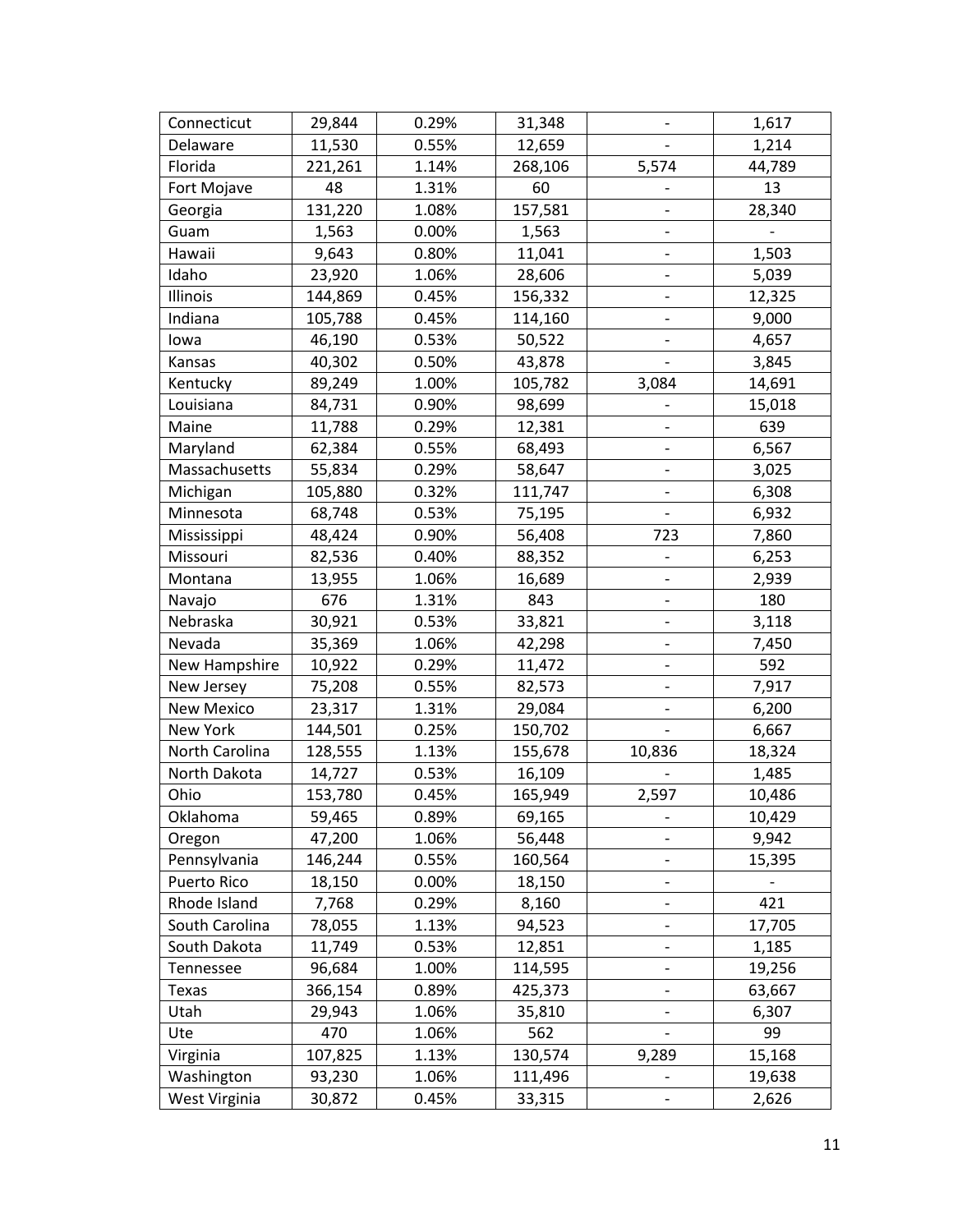| Wisconsin | 69,542 | J.40% | 74,363 | $\overline{\phantom{0}}$ | 5,183 |
|-----------|--------|-------|--------|--------------------------|-------|
| Wyoming   | 16,995 | 1.06% | 20,325 | 1,060                    | 2,520 |

|               | <b>Mass Equivalent</b>      | Incremental           | <b>Mass Equivalent</b>  |
|---------------|-----------------------------|-----------------------|-------------------------|
|               | <b>Generation Level for</b> | <b>Demand for New</b> | <b>Generation Level</b> |
|               | <b>Affected Sources</b>     | <b>Generation</b>     | for Affected and        |
|               |                             |                       | <b>New Sources</b>      |
| Alabama       | 104,643,354                 | 18,625,370            | 123,268,725             |
| Alaska        | 3,202,160                   | 999,956               | 4,202,116               |
| Arizona       | 55,687,627                  | 20,283,128            | 75,970,755              |
| Arkansas      | 48,703,810                  | 8,314,743             | 57,018,553              |
| California    | 147,006,302                 | 38,454,957            | 185,461,259             |
| Colorado      | 50,418,389                  | 13,133,634            | 63,552,023              |
| Connecticut   | 17,402,136                  | 1,616,721             | 19,018,856              |
| Delaware      | 7,794,325                   | 1,213,786             | 9,008,111               |
| Florida       | 203, 187, 571               | 44,788,698            | 247,976,269             |
| Fort Mojave   | 1,360,093                   | 12,764                | 1,372,857               |
| Georgia       | 83,753,806                  | 28,340,253            | 112,094,059             |
| Guam          | 713,075                     |                       | 713,075                 |
| Hawaii        | 6,771,044                   | 1,502,513             | 8,273,557               |
| Idaho         | 4,521,168                   | 5,038,527             | 9,559,695               |
| Illinois      | 101,441,973                 | 12,324,551            | 113,766,524             |
| Indiana       | 105,230,121                 | 8,999,839             | 114,229,960             |
| lowa          | 43,641,468                  | 4,657,387             | 48,298,855              |
| Kansas        | 35,407,972                  | 3,844,550             | 39,252,521              |
| Kentucky      | 87,783,130                  | 14,691,398            | 102,474,529             |
| Louisiana     | 66,965,319                  | 15,017,752            | 81,983,071              |
| Maine         | 7,724,173                   | 638,561               | 8,362,734               |
| Maryland      | 21,573,348                  | 6,567,269             | 28,140,617              |
| Massachusetts | 28,395,839                  | 3,024,661             | 31,420,500              |
| Michigan      | 82,398,123                  | 6,307,587             | 88,705,710              |
| Minnesota     | 36,560,995                  | 6,931,860             | 43,492,855              |
| Mississippi   | 52,422,281                  | 7,860,099             | 60,282,380              |
| Missouri      | 79,642,317                  | 6,252,748             | 85,895,064              |
| Montana       | 15,966,675                  | 2,939,474             | 18,906,149              |
| Navajo        | 29,629,453                  | 179,767               | 29,809,220              |
| Nebraska      | 27,043,737                  | 3,117,742             | 30,161,479              |
| Nevada        | 31,363,568                  | 7,450,116             | 38,813,683              |
| New Hampshire | 10,257,724                  | 591,669               | 10,849,394              |
| New Jersey    | 27,984,658                  | 7,917,277             | 35,901,936              |

New Mexico 21,866,796 6,200,450 28,067,246 New York 70,854,754 6,667,260 77,522,014 North Carolina 18,323,738 100,354,356 North Dakota | 33,466,743 | 1,484,956 | 34,951,699

#### **Table 3: Final Mass Equivalent Generation Level for Existing Affected and New Sources (MWh)**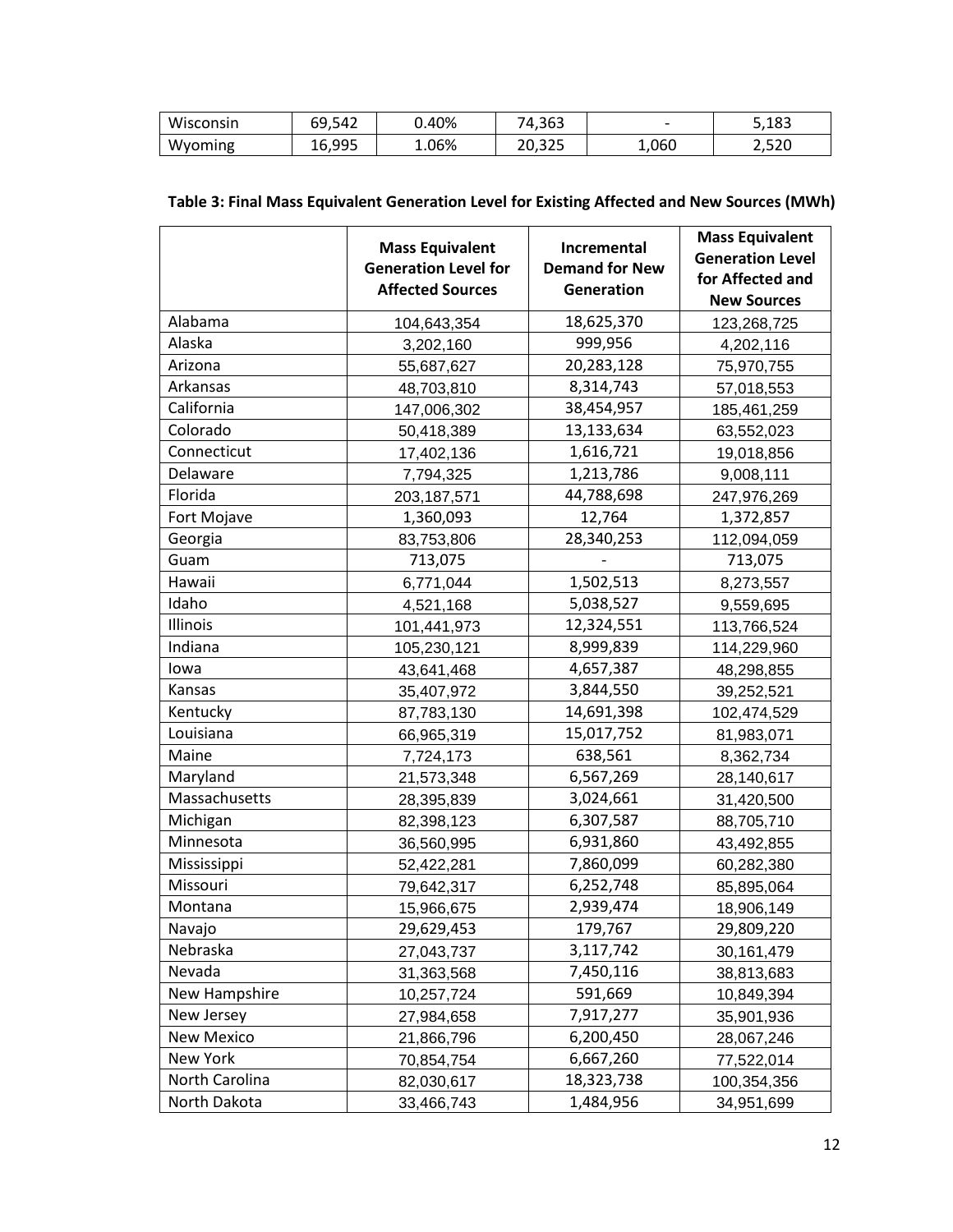| Ohio           | 113,251,754 | 10,485,798 | 123,737,553 |
|----------------|-------------|------------|-------------|
| Oklahoma       | 76,068,865  | 10,428,942 | 86,497,807  |
| Oregon         | 21,395,596  | 9,942,253  | 31,337,849  |
| Pennsylvania   | 151,463,386 | 15,395,241 | 166,858,627 |
| Puerto Rico    | 19,983,504  |            | 19,983,504  |
| Rhode Island   | 8,241,912   | 420,830    | 8,662,742   |
| South Carolina | 45,181,812  | 17,704,703 | 62,886,514  |
| South Dakota   | 4,769,107   | 1,184,701  | 5,953,808   |
| Tennessee      | 43,305,587  | 19,255,678 | 62,561,264  |
| Texas          | 378,960,939 | 63,666,577 | 442,627,517 |
| Utah           | 33,999,574  | 6,307,238  | 40,306,812  |
| Ute            | 3,090,433   | 99,002     | 3,189,435   |
| Virginia       | 51,514,370  | 15,168,202 | 66,682,572  |
| Washington     | 29,411,132  | 19,638,144 | 49,049,276  |
| West Virginia  | 71,641,412  | 2,626,384  | 74,267,796  |
| Wisconsin      | 46,334,914  | 5,183,311  | 51,518,225  |
| Wyoming        | 48,339,398  | 2,519,886  | 50,859,284  |

#### **Table 4: Interim and Final Mass Equivalents – Existing Affected Sources<sup>28</sup>**

|             | <b>Interim Mass Equivalent</b><br>(Thousand Metric Tons) | <b>Final Mass Equivalent</b><br><b>(Thousand Metric Tons)</b> |
|-------------|----------------------------------------------------------|---------------------------------------------------------------|
| Alabama     | 54,441                                                   | 50,267                                                        |
| Alaska      | 1,593                                                    | 1,457                                                         |
| Arizona     | 18,559                                                   | 17,734                                                        |
| Arkansas    | 21,384                                                   | 20,096                                                        |
| California  | 37,052                                                   | 35,805                                                        |
| Colorado    | 26,495                                                   | 25,335                                                        |
| Connecticut | 4,712                                                    | 4,265                                                         |
| Delaware    | 3,226                                                    | 2,972                                                         |
| Florida     | 73,209                                                   | 68,221                                                        |
| Fort Mojave | 528                                                      | 528                                                           |
| Georgia     | 33,850                                                   | 31,676                                                        |
| Guam        | 561                                                      | 513                                                           |
| Hawaii      | 4,232                                                    | 4,010                                                         |
| Idaho       | 472                                                      | 468                                                           |

<sup>&</sup>lt;sup>28</sup> The state mass equivalents presented in this TSD are consistent with the data in Appendix 1 of the Goal Computation TSD (http://www2.epa.gov/carbon-pollution-standards/clean-power-plan-proposed-rule-technicaldocuments), which demonstrate the derivation of the proposed (i.e., Option 1) rate-based goals. Mass equivalents for U.S. territories and areas of Indian country with affected EGUs are consistent with the Option 1A rate-based goals presented in the October 2014 supplemental proposal. Mass equivalents associated with alternative ratebased goals for all affected jurisdictions are provided in the 'Rate to Mass Translation' data file posted on the CPP website.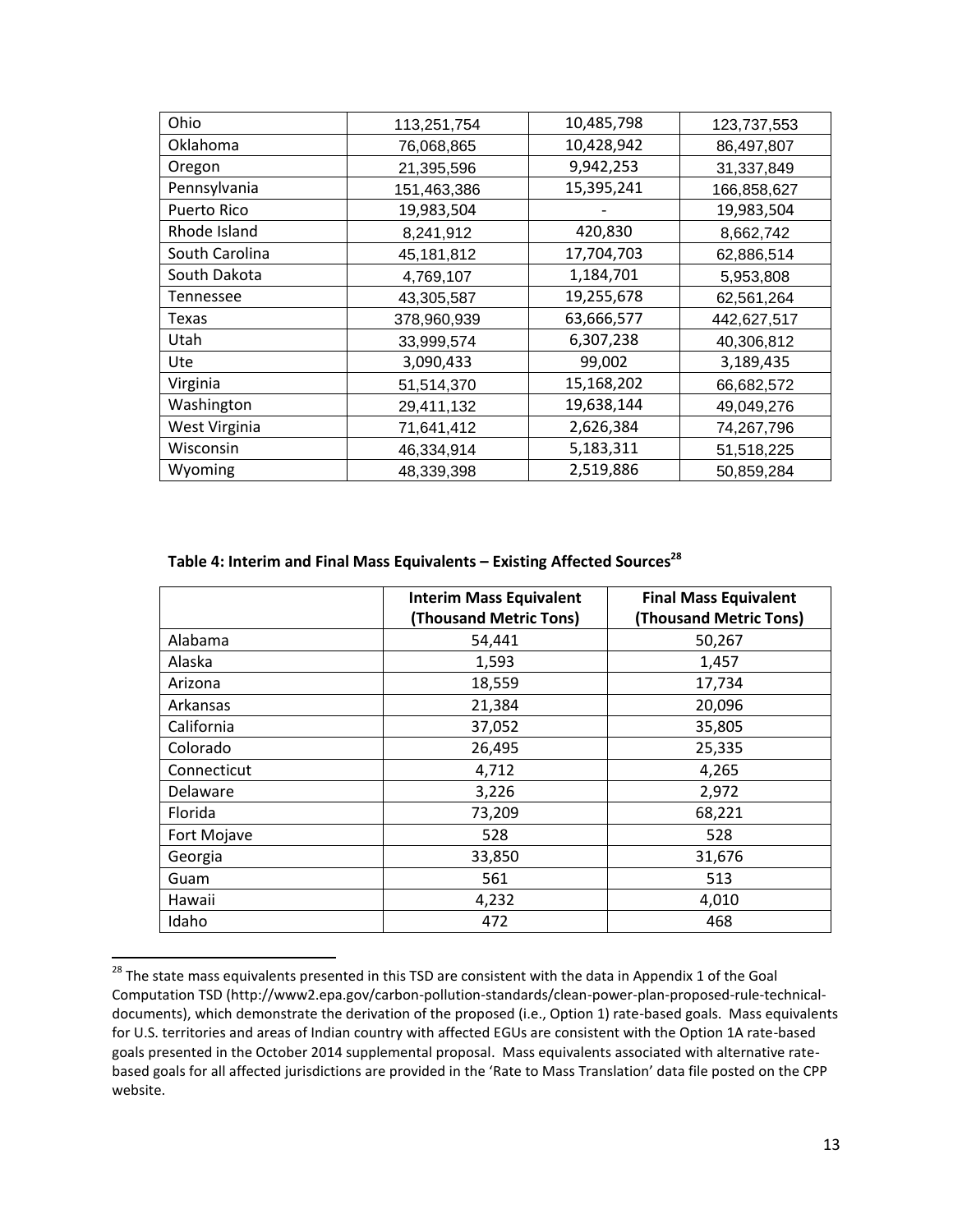| Illinois          | 62,868  | 58,471  |
|-------------------|---------|---------|
| Indiana           | 76,689  | 73,090  |
| lowa              | 26,554  | 25,749  |
| Kansas            | 25,346  | 24,081  |
| Kentucky          | 73,409  | 70,203  |
| Louisiana         | 28,808  | 26,823  |
| Maine             | 1,377   | 1,323   |
| Maryland          | 13,186  | 11,613  |
| Massachusetts     | 8,435   | 7,414   |
| Michigan          | 45,868  | 43,403  |
| Minnesota         | 15,106  | 14,474  |
| Mississippi       | 17,397  | 16,449  |
| Missouri          | 58,558  | 55,792  |
| Montana           | 13,630  | 12,828  |
| Navajo            | 26,757  | 26,731  |
| Nebraska          | 19,577  | 18,142  |
| Nevada            | 9,915   | 9,209   |
| New Hampshire     | 2,541   | 2,262   |
| New Jersey        | 8,213   | 6,741   |
| <b>New Mexico</b> | 10,977  | 10,391  |
| New York          | 20,415  | 17,649  |
| North Carolina    | 40,068  | 36,918  |
| North Dakota      | 27,577  | 27,069  |
| Ohio              | 74,614  | 68,751  |
| Oklahoma          | 32,133  | 30,892  |
| Oregon            | 3,952   | 3,614   |
| Pennsylvania      | 81,022  | 72,272  |
| Puerto Rico       | 13,321  | 12,805  |
| Rhode Island      | 3,072   | 2,924   |
| South Carolina    | 17,218  | 15,816  |
| South Dakota      | 1,731   | 1,602   |
| Tennessee         | 24,624  | 22,837  |
| <b>Texas</b>      | 146,705 | 135,937 |
| Utah              | 21,244  | 20,384  |
| Ute               | 2,804   | 2,787   |
| Virginia          | 20,650  | 18,923  |
| Washington        | 2,728   | 2,862   |
| West Virginia     | 56,814  | 52,636  |
| Wisconsin         | 26,916  | 25,275  |
| Wyoming           | 39,649  | 37,590  |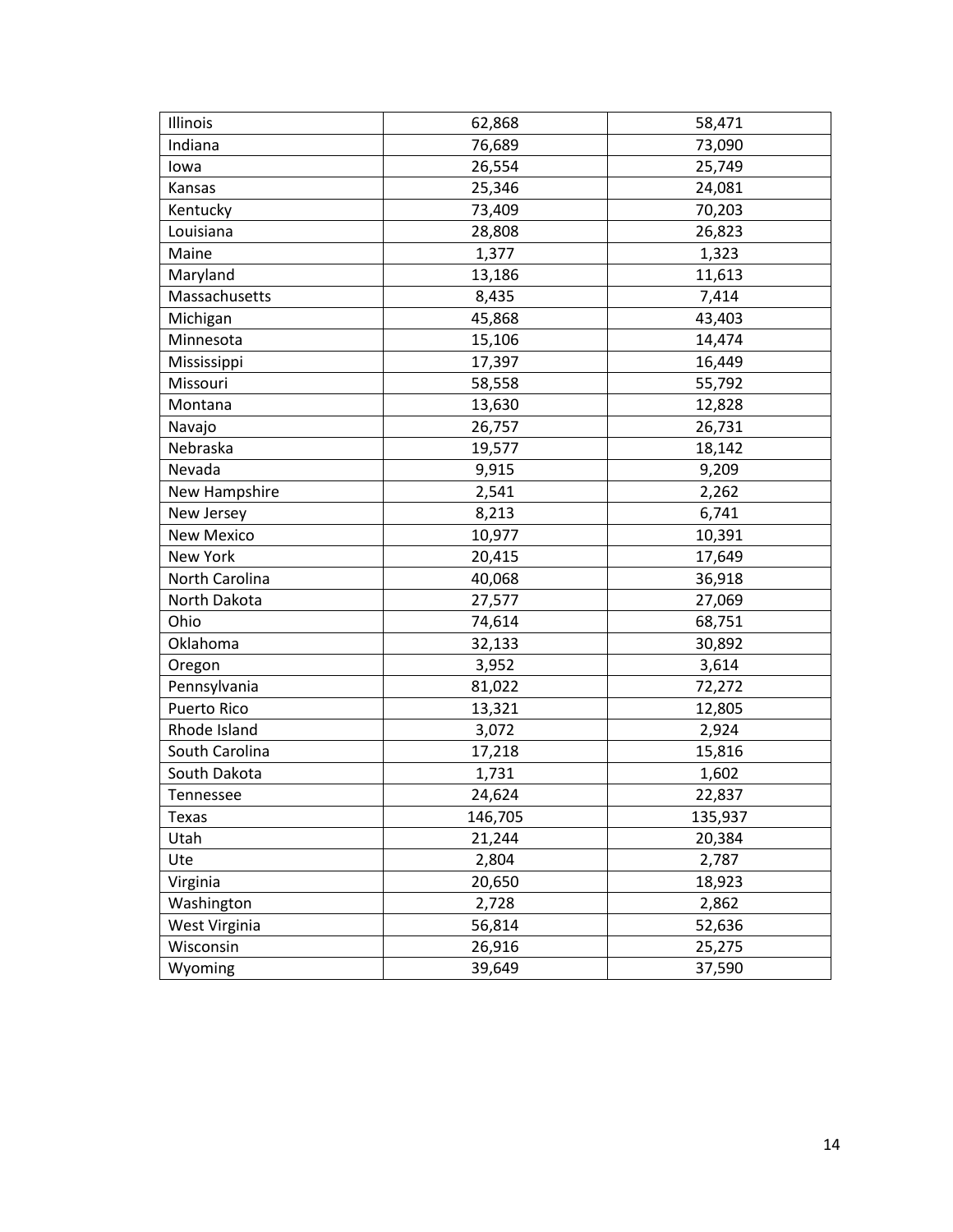|                   | <b>Interim Mass Equivalent</b> | <b>Final Mass Equivalent</b> |
|-------------------|--------------------------------|------------------------------|
|                   | (Thousand Metric Tons)         | (Thousand Metric Tons)       |
| Alabama           | 61,335                         | 59,214                       |
| Alaska            | 1,948                          | 1,912                        |
| Arizona           | 23,365                         | 24,193                       |
| Arkansas          | 23,996                         | 23,527                       |
| California        | 43,370                         | 45,171                       |
| Colorado          | 31,250                         | 31,935                       |
| Connecticut       | 5,027                          | 4,661                        |
| Delaware          | 3,588                          | 3,435                        |
| Florida           | 84,104                         | 83,259                       |
| Fort Mojave       | 532                            | 532                          |
| Georgia           | 41,995                         | 42,394                       |
| Guam              | 561                            | 513                          |
| Hawaii            | 4,906                          | 4,899                        |
| Idaho             | 868                            | 990                          |
| Illinois          | 68,371                         | 65,574                       |
| Indiana           | 81,433                         | 79,341                       |
| lowa              | 28,605                         | 28,496                       |
| Kansas            | 27,331                         | 26,696                       |
| Kentucky          | 81,470                         | 81,953                       |
| Louisiana         | 33,425                         | 32,839                       |
| Maine             | 1,460                          | 1,432                        |
| Maryland          | 16,045                         | 15,148                       |
| Massachusetts     | 9,080                          | 8,204                        |
| Michigan          | 48,411                         | 46,725                       |
| Minnesota         | 17,175                         | 17,218                       |
| Mississippi       | 19,194                         | 18,916                       |
| Missouri          | 61,887                         | 60,173                       |
| Montana           | 15,420                         | 15,190                       |
| Navajo            | 26,873                         | 26,893                       |
| Nebraska          | 21,201                         | 20,233                       |
| Nevada            | 11,591                         | 11,396                       |
| New Hampshire     | 2,646                          | 2,392                        |
| New Jersey        | 9,857                          | 8,649                        |
| <b>New Mexico</b> | 13,184                         | 13,337                       |

**Table 5: Interim and Final Mass Equivalents – Existing Affected and New Sources<sup>29</sup>**

<sup>&</sup>lt;sup>29</sup> The state mass equivalents presented in this TSD are consistent with the data in Appendix 1 of the Goal Computation TSD (http://www2.epa.gov/carbon-pollution-standards/clean-power-plan-proposed-rule-technicaldocuments), which demonstrate the derivation of the proposed (i.e., Option 1) rate-based goals. 2012 historical emissions from affected EGUs and mass equivalents for U.S. territories and areas of Indian country with affected EGUs are consistent with the Option 1A rate-based goals presented in the October 2014 supplemental proposal. 2012 historical emissions from affected EGUs and mass equivalents associated with alternative rate-based goals for all affected jurisdictions are provided in the 'Rate to Mass Translation' data file posted on the CPP website.